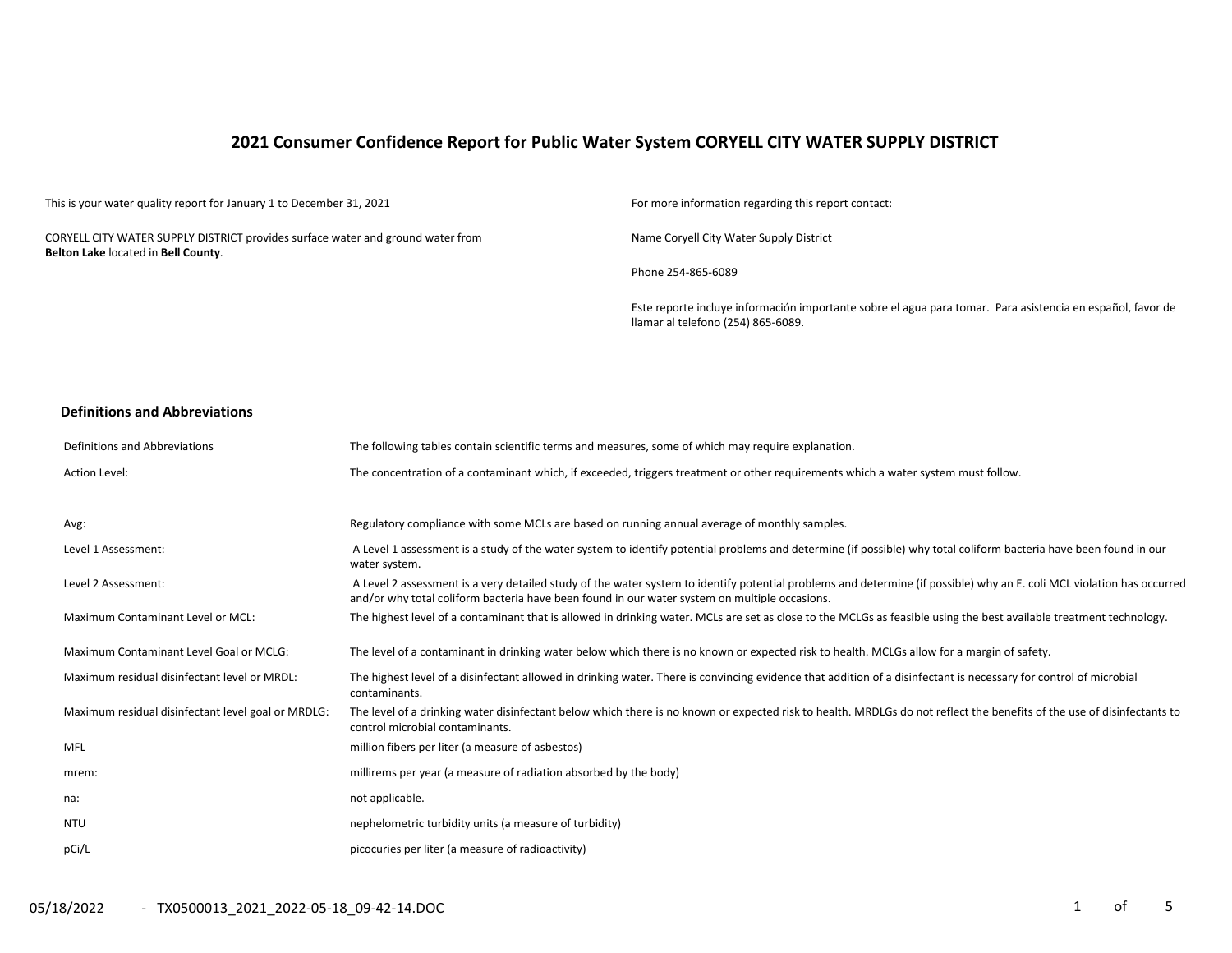## **Definitions and Abbreviations**

| ppb:                       | micrograms per liter or parts per billion                                           |
|----------------------------|-------------------------------------------------------------------------------------|
| ppm:                       | milligrams per liter or parts per million                                           |
| ppq                        | parts per quadrillion, or picograms per liter (pg/L)                                |
| ppt                        | parts per trillion, or nanograms per liter (ng/L)                                   |
| Treatment Technique or TT: | A required process intended to reduce the level of a contaminant in drinking water. |

# **Information about your Drinking Water**

The sources of drinking water (both tap water and bottled water) include rivers, lakes, streams, ponds, reservoirs, springs, and wells. As water travels over the surface of the land or through the ground, it dissolves naturally-occurring minerals and, in some cases, radioactive material, and can pick up substances resulting from the presence of animals or from human activity.

Drinking water, including bottled water, may reasonably be expected to contain at least small amounts of some contaminants. The presence of contaminants does not necessarily indicate that water poses a health risk. More information about contaminants and potential health effects can be obtained by calling the EPAs Safe Drinking Water Hotline at (800) 426-4791.

Contaminants that may be present in source water include:

- Microbial contaminants, such as viruses and bacteria, which may come from sewage treatment plants, septic systems, agricultural livestock operations, and wildlife.

- Inorganic contaminants, such as salts and metals, which can be naturally-occurring or result from urban storm water runoff, industrial or domestic wastewater discharges, oil and gas production, mining, or farming.

- Pesticides and herbicides, which may come from a variety of sources such as agriculture, urban storm water runoff, and residential uses.

- Organic chemical contaminants, including synthetic and volatile organic chemicals, which are by-products of industrial processes and petroleum production, and can also come from gas stations, urban storm water runoff, and septic systems.

- Radioactive contaminants, which can be naturally-occurring or be the result of oil and gas production and mining activities.

In order to ensure that tap water is safe to drink, EPA prescribes regulations which limit the amount of certain contaminants in water provided by public water systems. FDA regulations establish limits for contaminants in bottled water which must provide the same protection for public health.

Contaminants may be found in drinking water that may cause taste, color, or odor problems. These types of problems are not necessarily causes for health concerns. For more information on taste, odor, or color of drinking water, please contact the system's business office.

You may be more vulnerable than the general population to certain microbial contaminants, such as Cryptosporidium, in drinking water. Infants, some elderly, or immunocompromised persons such as those undergoing chemotherapy for cancer; persons who have undergone organ transplants; those who are undergoing treatment with steroids; and people with HIV/AIDS or other immune system disorders, can be particularly at risk from infections. You should seek advice about drinking water from your physician or health care providers. Additional guidelines on appropriate means to lessen the risk of infection by Cryptosporidium are available from the Safe Drinking Water Hotline (800-426-4791).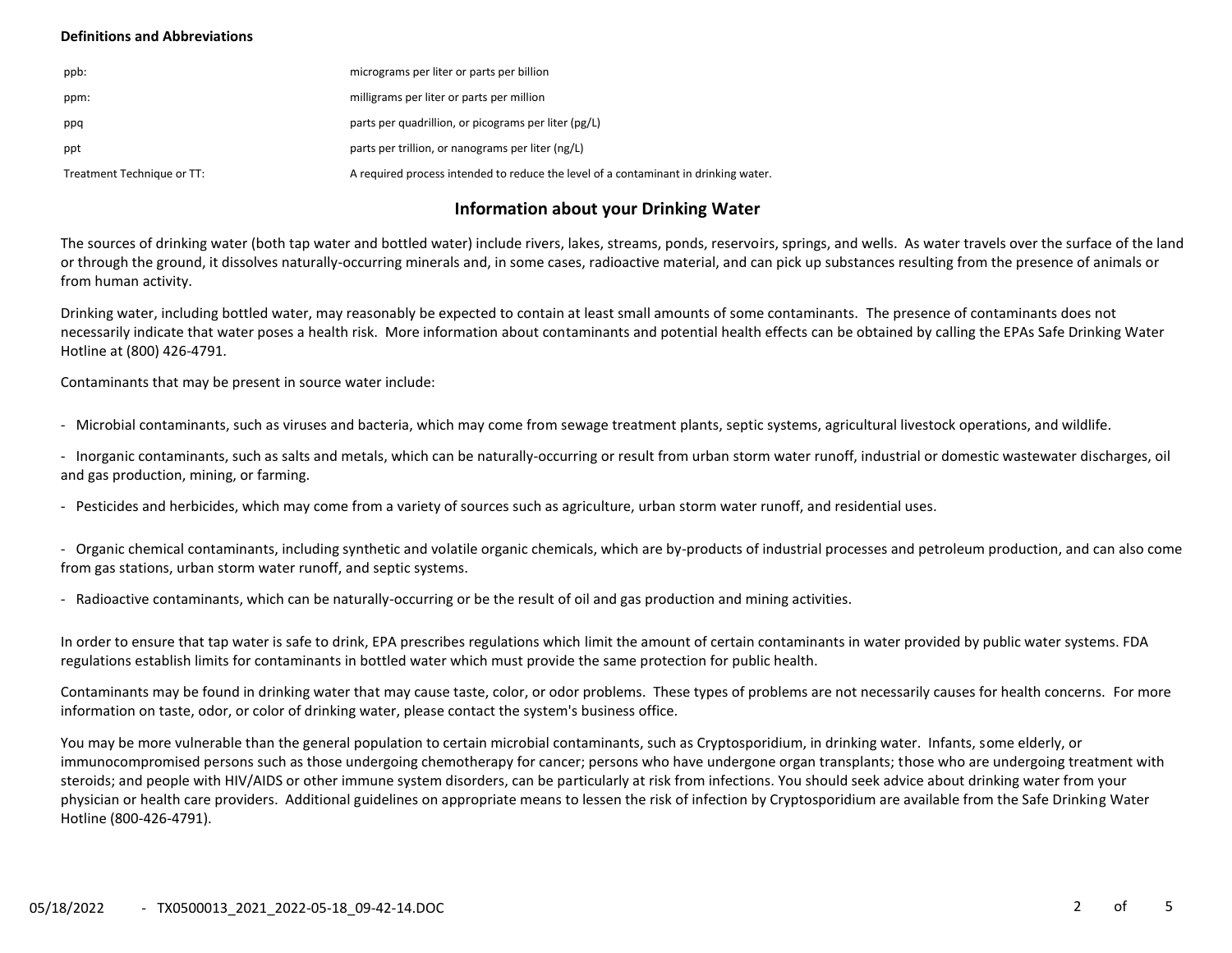If present, elevated levels of lead can cause serious health problems, especially for pregnant women and young children. Lead in drinking water is primarily from materials and components associated with service lines and home plumbing. We are responsible for providing high quality drinking water, but we cannot control the variety of materials used in plumbing components. When your water has been sitting for several hours, you can minimize the potential for lead exposure by flushing your tap for 30 seconds to 2 minutes before using water for drinking or cooking. If you are concerned about lead in your water, you may wish to have your water tested. Information on lead in drinking water, testing methods, and steps you can take to minimize exposure is available from the Safe Drinking Water Hotline or at http://www.epa.gov/safewater/lead.

#### **Information about Source Water**

CORYELL CITY WATER SUPPLY DISTRICT purchases water from CITY OF GATESVILLE. CITY OF GATESVILLE provides purchase surface water from **Lake Belton** located in **Bell County**.

TCEQ completed an assessment of your source water, and results indicate that some of our sources are susceptible to certain contaminants. The sampling requirements for your water system is based on this susceptibility and previous sample data. Any detections of these contaminants will be found in this Consumer Confidence Report. For more information on source water assessments and protection efforts at our system contact Coryell **City water supply district (254)865-6089.** 

| <b>Lead and Copper</b> | <b>Date Sampled</b> | <b>MCLG</b> | <b>Action Level (AL)</b> | 90th Percentile | # Sites Over AL | Units | <b>Violation</b> | Likely Source of Contamination                                                                                |
|------------------------|---------------------|-------------|--------------------------|-----------------|-----------------|-------|------------------|---------------------------------------------------------------------------------------------------------------|
| Copper                 | 09/30/2020          | 1.3         | 1.3                      | 0.0956          |                 | ppm   | N                | Erosion of natural deposits; Leaching from wood<br>preservatives; Corrosion of household plumbing<br>systems. |

# **2021 Water Quality Test Results**

| <b>Disinfection By-Products</b> | <b>Collection Date</b> | <b>Highest Level</b> | <b>Range of Individual</b> | <b>MCLG</b> | MCL | Units | Violation | Likely Source of Contamination |
|---------------------------------|------------------------|----------------------|----------------------------|-------------|-----|-------|-----------|--------------------------------|
|                                 |                        | <b>Detected</b>      | Samples                    |             |     |       |           |                                |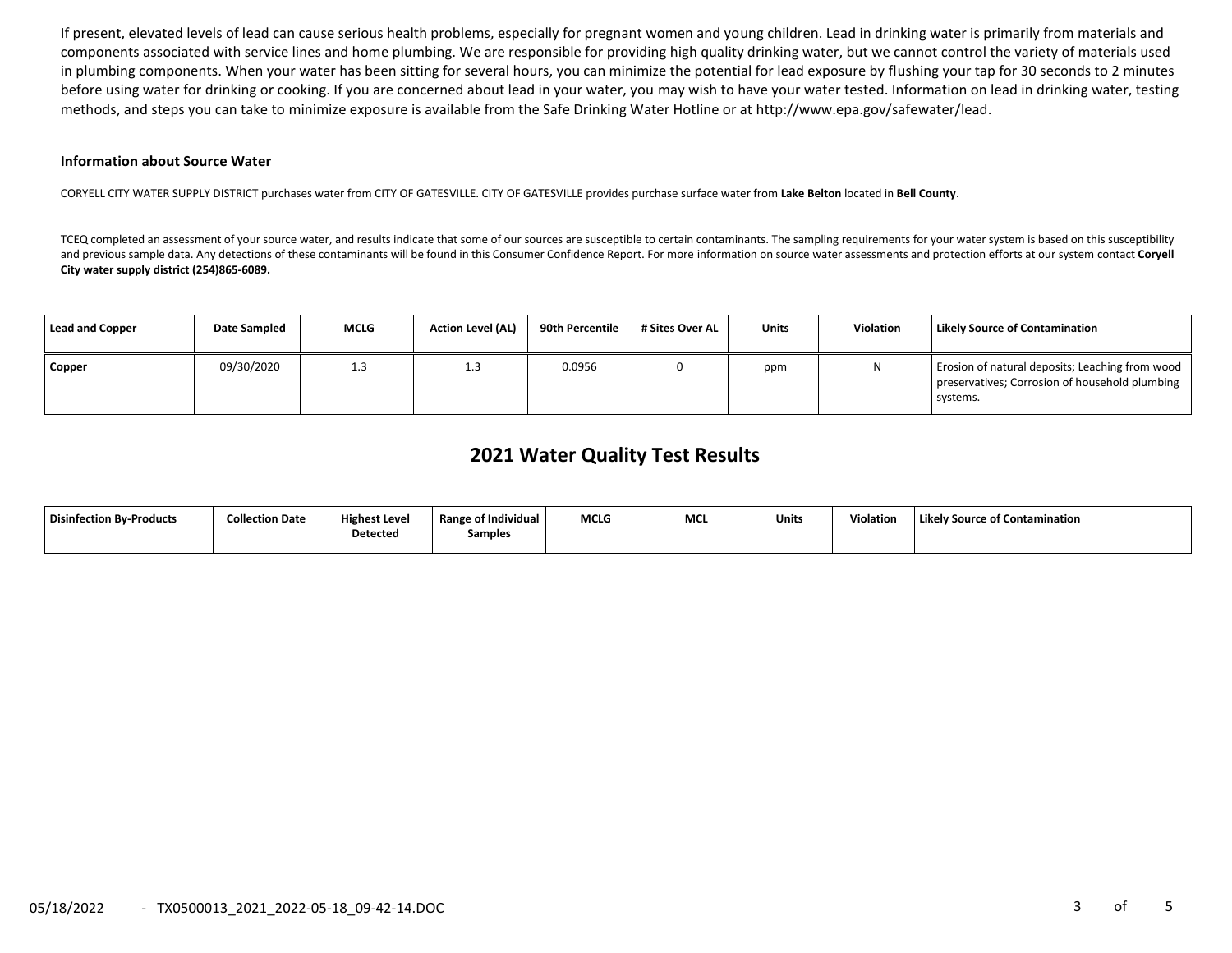| 2021<br>Haloacetic Acids (HAA5) | ∠∪ | $\sqrt{2}$<br>- 49.5 | No goal for the<br>total | σc | ppb |  | By-product of drinking water disinfection. |
|---------------------------------|----|----------------------|--------------------------|----|-----|--|--------------------------------------------|
|---------------------------------|----|----------------------|--------------------------|----|-----|--|--------------------------------------------|

\*The value in the Highest Level or Average Detected column is the highest average of all HAA5 sample results collected at a location over a year

| Total Trihalomethanes (TTHM) | 2021 | $\sim$ $\sim$<br>122<br>1 - 62.J<br>∶ د.د⊥ | No goal for the<br>total | 80 | ppb | By-product of drinking water disinfection. |
|------------------------------|------|--------------------------------------------|--------------------------|----|-----|--------------------------------------------|
|                              |      |                                            |                          |    |     |                                            |

\*The value in the Highest Level or Average Detected column is the highest average of all TTHM sample results collected at a location over a year

| <b>Inorganic Contaminants</b>  | <b>Collection Date</b> | <b>Highest Level</b><br><b>Detected</b> | Range of Individual<br>Samples | <b>MCLG</b> | <b>MCL</b>     | <b>Units</b> | <b>Violation</b> | <b>Likely Source of Contamination</b>                                                                                            |
|--------------------------------|------------------------|-----------------------------------------|--------------------------------|-------------|----------------|--------------|------------------|----------------------------------------------------------------------------------------------------------------------------------|
| <b>Barium</b>                  | 01/15/2020             | 0.0709                                  | $0.0709 - 0.0709$              |             | $\overline{2}$ | ppm          | N                | Discharge of drilling wastes; Discharge from metal<br>refineries; Erosion of natural deposits.                                   |
| Cyanide                        | 01/15/2020             | 60                                      | $60 - 60$                      | 200         | 200            | ppb          | N                | Discharge from plastic and fertilizer factories;<br>Discharge from steel/metal factories.                                        |
| Fluoride                       | 01/15/2020             | 0.18                                    | $0.18 - 0.18$                  |             | 4.0            | ppm          | N                | Erosion of natural deposits; Water additive which<br>promotes strong teeth; Discharge from fertilizer and<br>aluminum factories. |
| Nitrate [measured as Nitrogen] | 2021                   | 0.26                                    | $0.08 - 0.26$                  | 10          | 10             | ppm          | N                | Runoff from fertilizer use; Leaching from septic tanks,<br>sewage; Erosion of natural deposits.                                  |
| Selenium                       | 01/15/2020             | 3.1                                     | $3.1 - 3.1$                    | 50          | 50             | ppb          | N                | Discharge from petroleum and metal refineries;<br>Erosion of natural deposits; Discharge from mines.                             |

| Radioactive Contaminants | <b>Collection Date</b> | <b>Highest Level</b><br><b>Detected</b> | Range of Individual<br><b>Samples</b> | <b>MCLG</b> | <b>MCL</b> | <b>Units</b> | Violation    | <b>Likely Source of Contamination</b>   |
|--------------------------|------------------------|-----------------------------------------|---------------------------------------|-------------|------------|--------------|--------------|-----------------------------------------|
| Beta/photon emitters     | 01/15/2020             | 5.4                                     | $5.4 - 5.4$                           |             | 50         | pCi/L*       | $\mathbf{M}$ | Decay of natural and man-made deposits. |

\*EPA considers 50 pCi/L to be the level of concern for beta particles.

#### **Disinfectant Residual**

**A blank disinfectant residual table has been added to the CCR template, you will need to add data to the fields. Your data can be taken off the Disinfectant Level Quarterly Operating Reports (DLQOR).**

| Disinfectant Residual | Year | Average Level | <b>Range of Levels</b><br><b>Detected</b> | <b>MRDL</b> | <b>MRDLG</b> | <b>Unit of Measure</b> | Violation (Y/N) | Source in Drinking Water                 |
|-----------------------|------|---------------|-------------------------------------------|-------------|--------------|------------------------|-----------------|------------------------------------------|
| Chloramines           | 2021 | 2.01          | .54-4.17                                  |             |              | Mg/L                   | ppm             | Water additive used to control microbes. |